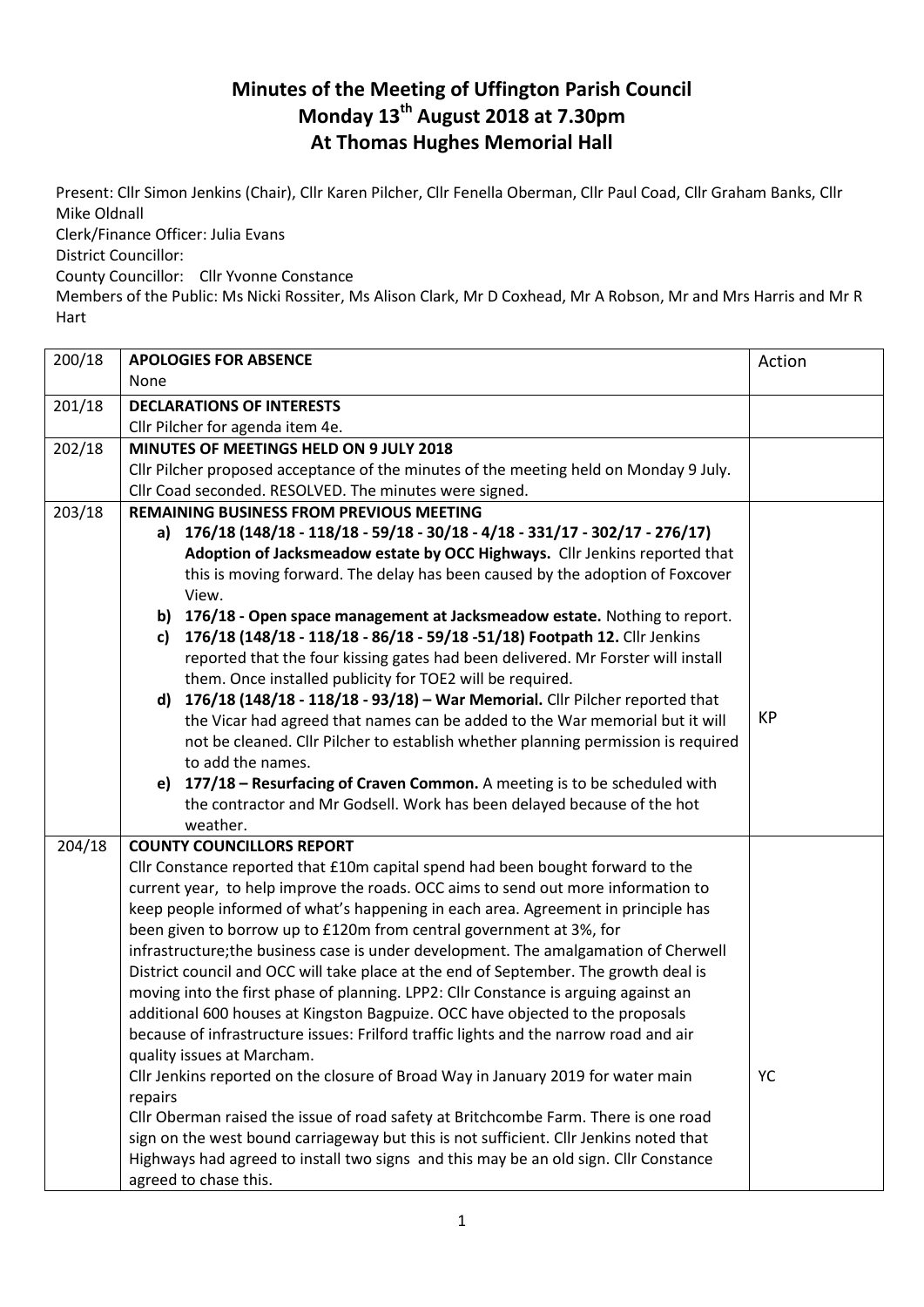|        | Cllr Constance reported that the road sign on the A417 has been run into and needs to            |    |  |  |  |  |
|--------|--------------------------------------------------------------------------------------------------|----|--|--|--|--|
|        | be replaced. She also reported that the Vale have refused planning permission for the            |    |  |  |  |  |
|        | demolition of the listed railway overbridge, and provision of a replacement bridge               |    |  |  |  |  |
|        | atSteventon.                                                                                     |    |  |  |  |  |
|        | Cllr Constance was thanked for attending.                                                        |    |  |  |  |  |
| 205/18 | <b>DISTRICT COUNCILLORS REPORT</b>                                                               |    |  |  |  |  |
|        | No report                                                                                        |    |  |  |  |  |
| 206/18 | <b>POLICE REPORT</b>                                                                             |    |  |  |  |  |
|        | The Faringdon Neighbourhood Team newsletter for August 2018 had been circulated.                 |    |  |  |  |  |
| 207/18 | <b>OPEN FORUM</b>                                                                                |    |  |  |  |  |
|        | Mr Coxhead raised concerns regarding the management of the stream on the                         |    |  |  |  |  |
|        | Woolstone Road due to the presence of water voles. The Parish Council had not invited            |    |  |  |  |  |
|        | him to the meeting with BBOWT. Cllr Jenkins explained that the guidance issued on the            |    |  |  |  |  |
|        | management of the stream was issued by BBOWT and also that it was an offense to                  |    |  |  |  |  |
|        | damage the Water Voles habitat. Mr Coxhead sought clarification on what he should do             |    |  |  |  |  |
|        | - clear the stream or leave it and risk flooding. Cllrs Pilcher and Banks suggested that a       |    |  |  |  |  |
|        | happy medium would be to clear part of the stream and leave some of the vegetation,              |    |  |  |  |  |
|        | as recommended by the BBOWT guidance. Mr Coxhead asked to meet the BBOWT                         | SJ |  |  |  |  |
|        | representative. Cllr Jenkins to arrange this.                                                    |    |  |  |  |  |
|        | Mr Robson asked whether the Parish Council had reviewed the proposal for 20 new                  |    |  |  |  |  |
|        | houses off the Fernham Road. He noted that according to the Neighbourhood Plan's                 |    |  |  |  |  |
|        | Landscape Capacity Study it was in an area of low capacity (coloured red) for                    |    |  |  |  |  |
|        | development. . He reported that he plans to object to the proposals. Cllr Jenkins stated         |    |  |  |  |  |
|        | that the Parish Council cannot make any comment without a planning application. Cllr             |    |  |  |  |  |
|        | Oldnall noted that although the Neighbourhood Plan had not yet been adopted it was               |    |  |  |  |  |
|        | unlikely to change significantly. If the development goes ahead it will satisfy the entire       |    |  |  |  |  |
|        | housing requirement for Uffington and Baulking for the NP plan period to 2031. He                |    |  |  |  |  |
|        | suggested that Mr Robson consult the Vale Local Plan. Mr Hart emphasised the issues              |    |  |  |  |  |
|        | raised in the Neighbourhood Plan and added that the density of the proposed housing              |    |  |  |  |  |
|        | was out of keeping with the surrounding area. Cllr Oldnall noted that the provision of           |    |  |  |  |  |
|        | affordable housing was an advantage of the proposal.                                             |    |  |  |  |  |
|        | Mr Harris spoke of his retrospective planning application to convert the car port to an          |    |  |  |  |  |
|        | enclosed garage and build a new porch at Rosebrook House (formerly Craven Yard). He              |    |  |  |  |  |
|        | stated that the porch was necessary because of the winter weather. He felt that the car          |    |  |  |  |  |
|        | port was exposed and insecure. Also water tended to splash off the road and onto the             |    |  |  |  |  |
|        | car in the car port. Cllr Oberman explained that planning permission should have been            |    |  |  |  |  |
|        | obtained prior to carrying out the building. She also outlined the history of the house.         |    |  |  |  |  |
|        | Mr Harris said he did not understand the caveats attached to the car port, and that the          |    |  |  |  |  |
|        | new residents of the adjacent Brewers Barn have no objection to this development.                |    |  |  |  |  |
|        | <b>ONGOING PROJECTS</b>                                                                          |    |  |  |  |  |
| 208/18 | <b>Land Registry</b>                                                                             |    |  |  |  |  |
|        | The Old School Room is now registered with the Land Registry, which has granted the              |    |  |  |  |  |
|        | Parish Council absolute title to the Old School Room (the building) and possessory title         |    |  |  |  |  |
|        | to the adjoining grass and verge The registration of the Burial Ground is still with the         |    |  |  |  |  |
|        | solicitors.                                                                                      |    |  |  |  |  |
| 209/18 | <b>Creation of a Neighbourhood Plan</b>                                                          |    |  |  |  |  |
|        | Cllr Oldnall reported that the 6 week pre-submission consultation went well. A good              |    |  |  |  |  |
|        | selection of comments was received. The main issue centred around the word                       |    |  |  |  |  |
|        | 'minimum' for the housing requirement. The wording has been changed and the                      |    |  |  |  |  |
|        | document is being updated to reflect the comments where necessary. Despite two                   |    |  |  |  |  |
|        | requests, , it has been agreed that the plan will remain non-allocating.<br><b>TBSM Update</b>   |    |  |  |  |  |
| 210/18 |                                                                                                  |    |  |  |  |  |
|        | Trust Deed. The variation to the 1989 trust deed was signed off on 6 <sup>th</sup> August.<br>a) |    |  |  |  |  |
|        | To be scanned and uploaded to the Charity Commission website.                                    | KP |  |  |  |  |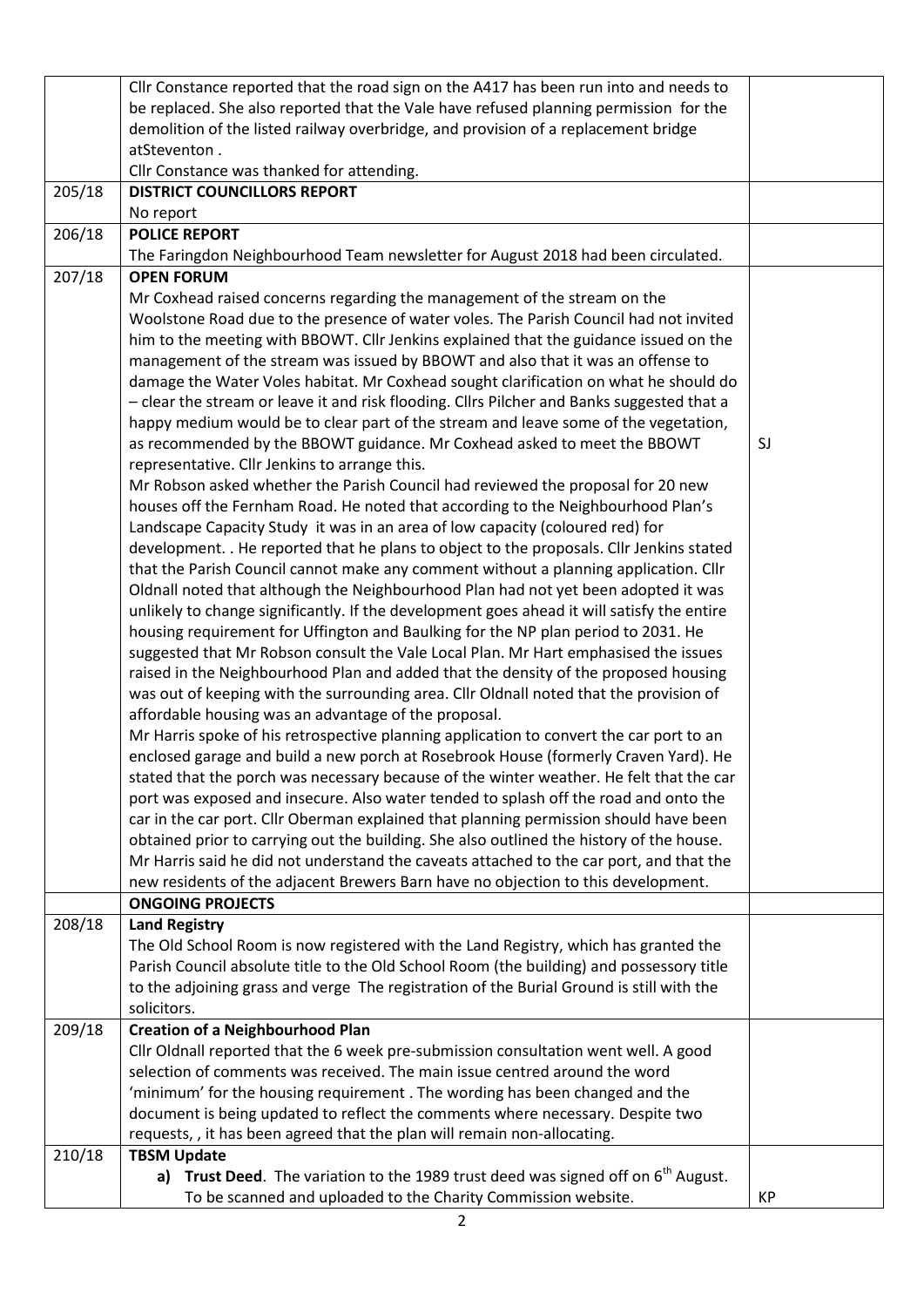|        | b) Parish Council lease to Uffington Museum Trustees. This is now in place.                                                                                                             |               |
|--------|-----------------------------------------------------------------------------------------------------------------------------------------------------------------------------------------|---------------|
|        | Museum update. Cllr Pilcher reported that visitor numbers were down so far<br>c)                                                                                                        | <b>CLOSED</b> |
|        | this year but income per visitor is up.                                                                                                                                                 |               |
| 211/18 | <b>Old Schoolroom Repairs</b>                                                                                                                                                           |               |
|        | The second payment is to be presented for approval. 30% of the payment will come                                                                                                        |               |
|        | back from the LEADER grant.                                                                                                                                                             |               |
|        | An extension of one week was approved, due to the exceptionally hot weather. The                                                                                                        |               |
|        | extra cost will be £216. It is hoped that the scaffolding will come down very shortly. On                                                                                               |               |
|        | the South side the lower (foundation) level of sarsens is exposed. The path is to be                                                                                                    |               |
|        | banked up by about 9". A call for sarsens has been successful. The new stones will                                                                                                      |               |
|        | increase the height of the path. The work will add to the cost but it will still be within                                                                                              |               |
|        | the original estimates.                                                                                                                                                                 |               |
|        | Cllr Banks asked what would happen to the money put aside as contingency. Cllr Jenkins                                                                                                  |               |
|        | stated that it would be ringfenced against future major repairs on the building. Cllr                                                                                                   |               |
|        | Jenkins is also hopeful that the extra chalk will be sold.                                                                                                                              |               |
|        | Cllr Jenkins asked for thoughts on how to mark the completion of the work. It was                                                                                                       |               |
|        | agreed that a plaque should be installed in the museum listing the names of the                                                                                                         |               |
|        | significant contributors, including 'the patrons of Uffington shop'. An evening function                                                                                                |               |
|        | with drinks and nibbles was also proposed, to be held in October.<br><b>S106 Contributions</b>                                                                                          |               |
| 212/18 | A cheque for the Scout Group grant (£963) is to be presented for payment. A small                                                                                                       |               |
|        | amount of S106 funding will be used for the installation of the kissing gates.                                                                                                          |               |
|        | Village trail: Cllr Pilcher has received a quote to install the Packers Forge marker (£300)                                                                                             |               |
|        | and to replace the Betjeman plaque (£150). However, delivery was quoted as £326. Cllr                                                                                                   | KP            |
|        | Pilcher to ask for clarification. New posts will cost £250 + delivery. It was suggested that                                                                                            |               |
|        | everything is done when the maintenance work is due. Phase II of the village trail                                                                                                      |               |
|        | project to be put on hold until next year. There is £170 left in the village trail fund.                                                                                                |               |
| 213/18 | <b>Defibrillator Project</b>                                                                                                                                                            |               |
|        | Two quotes have been received for defibrillators. The preferred supplier is Cardiac                                                                                                     |               |
|        | Science, even though they are quite expensive at approx £1500 each. An application is                                                                                                   |               |
|        | to be made to the OCC Councillor Priority Fund for a grant. The parish would like four                                                                                                  |               |
|        | units and Baulking would like one. Cllr Constance suggested that each parish should                                                                                                     |               |
|        | make a separate application for funding. After Note: Cllr Constance subsequently                                                                                                        |               |
|        | clarified that a joint bid could be made. Cllr Pilcher noted that there would be a VAT                                                                                                  |               |
|        | advantage if UPC purchased all the units. Cllr Constance stated that the deadline for                                                                                                   |               |
|        | receipt of grant applications was October, and December for 2 <sup>nd</sup> tier applications. She                                                                                      |               |
|        | pointed out that projects must be delivered by March 2019.                                                                                                                              |               |
|        | It was reported that so far £87 has been collected for the defibrillator maintenance fund                                                                                               |               |
|        | and there is more to come.                                                                                                                                                              |               |
|        | Cllr Pilcher reported that the village hall will cover the maintenance of the unit housed<br>there. Maintenance of the unit housed at the sports club should cost less as the unit will | KP            |
|        | be housed indoors. She is hoping that the pub will agreed to cover the electricity cost of                                                                                              |               |
|        | the unit housed there. Mr Coxhead kindly offered to sponsor the maintenance of one                                                                                                      |               |
|        | unit.                                                                                                                                                                                   |               |
|        | Cllr Pilcher to obtain quotes for the electrical installation.                                                                                                                          |               |
|        | It may be possible to get some free training in the use of the defibrillators. Training kit is                                                                                          |               |
|        | also available to hire.                                                                                                                                                                 |               |
|        | <b>PLANNING MATTERS</b>                                                                                                                                                                 |               |
| 214/18 | Public consultation on proposals to erect up to 20 dwellings on land off Fernham                                                                                                        |               |
|        | Road.                                                                                                                                                                                   |               |
|        | The Parish Council had no comment to make on these proposals at this stage.                                                                                                             |               |
| 215/18 | Appeal reference APP/V3120/W/18/3197431 - Land adjacent to Manor House.                                                                                                                 |               |
|        | The Parish Council representation has been submitted. Awaiting a decision on the                                                                                                        |               |
|        | appeal.                                                                                                                                                                                 |               |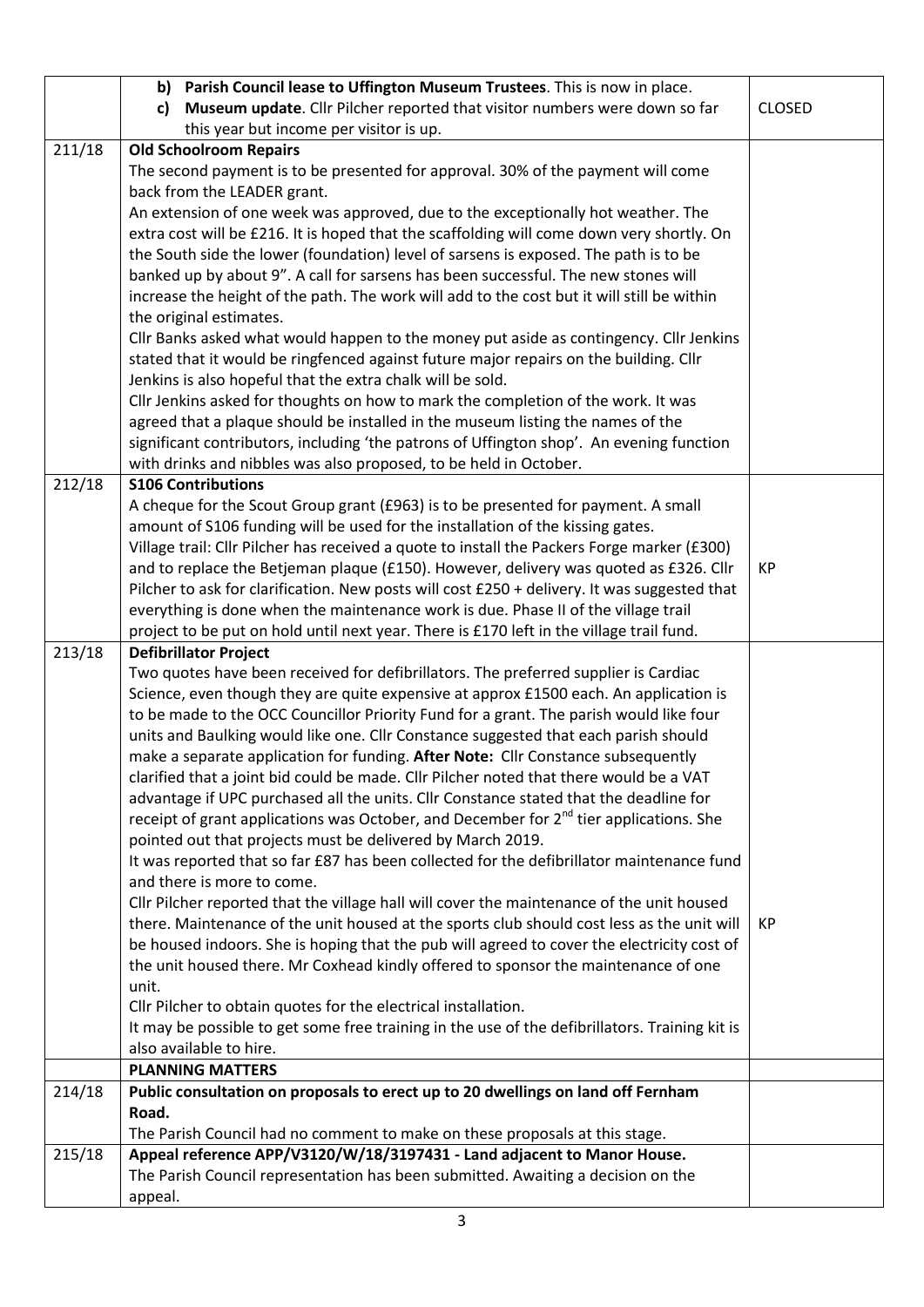| garage and porch. The Parish Council agreed to submit a response of No Objections.<br>217/18<br>Update on outstanding planning applications:<br>a) P18/V1197/FUL - Creslu, Woolstone Road. Proposed new dwelling. Application<br>withdrawn. Awaiting new plans.<br><b>FINANCE</b><br>218/18<br><b>Update on Bank Mandate and Electronic Payments</b><br>New forms were handed to those Councillors applying for internet banking access.<br>To approve August payments and sign cheques: Cllrs Jenkins and Oldnall proposed and<br>219/18<br>seconded approval of payments totalling £42,065.24. RESOLVED. A full list of payments<br>is filed with these minutes. The cheques were signed.<br>220/18<br>Review of Q1 accounts: Cllr Oldnall reported:<br>1. General: The accounts continue to be well run and organised.<br>2. Financial Procedures: There were several issues that arose recently when the Clerk<br>went on leave which should be analysed and lessons identified. Based on the lessons,<br>Clerk / MO<br>changes to the procedure(s) should made to ensure we are able to continue to carry out<br>our full range of transactions in the absence of the Clerk or members with financial<br>powers such as cheque signing/making electronic bank payments.<br>3. Analysis Sheet: There are several actions required to get maximum value from the<br>analysis sheet. My suggestions are that:<br>a. The sheet is changed slightly to show the income from the precept and other sources<br>more clearly. The totals should then balance with the budget sheet approved by the PC<br>b. The sheet is used for the financial reviews (quarterly) to monitor expenditure against<br>the budgeted amounts. Any deviations should then be explained to the PC at the<br>succeeding PC meeting and any necessary budget re-allocations made.<br>c. The sheet is NOT issued monthly to councillors as it is not fully understood or utilised.<br>4. Electronic Banking: It is disappointing that we have not yet managed to move to<br>electronic banking although I recognise the issues with TSB and beyond our control<br>during this period.<br>221/18<br>THE JUBILEE FIELD TRUST<br>The Clerk and Cllr Jenkins to discuss the trustee status. Awaiting clarification from OALC<br>Clerk/SJ<br>regarding VAT.<br>Monthly Play Area inspections : Cllr Oberman reported that everything was OK.<br>a)<br>FO/GB<br>Review of RoSPA report: Cllrs Oberman and Banks to identify the work to be<br>b)<br>carried out.<br><b>ANNUAL/QUARTERLY REVIEWS</b><br>222/18<br>Review of Shop rent. Cllr Jenkins has written to the tenants requesting the outstanding<br>amount following the rent review. Cllr Jenkins to get a quote for a copy of the lease for<br>the tenants, and a scan.<br>SJ<br><b>UPKEEP (INC. WATERCOURSES)</b><br>223/18<br>a) Flooding. Shotover culvert is in a poor state. OCC Highways are getting Skanska<br>out to inspect it due to the danger to the road.<br>Benches on Jubilee Field. Cllr Oberman has requested quotes for the<br><b>FO</b><br>b)<br>installation of the new benches.<br><b>GENERAL</b><br>224/18<br><b>Update on GDPR</b><br>a)<br>1) A 'data cleanse' is to be carried out by the Clerk and all Cllrs.<br>2) A procedure for implementing the back-up of all electronic data held by the<br>C/F: Clerk/MO<br>Clerk is to be proposed by Cllr Oldnall.<br><b>CONSULTATIONS</b><br>225/18<br>None<br><b>CORRESPONDENCE AND MATTERS FOR THE SEPTEMBER AGENDA</b><br>a) | 216/18 | P18/V1439/HH - Rosebrook House (Craven Yard) - Retrospective application for new |  |  |  |
|--------------------------------------------------------------------------------------------------------------------------------------------------------------------------------------------------------------------------------------------------------------------------------------------------------------------------------------------------------------------------------------------------------------------------------------------------------------------------------------------------------------------------------------------------------------------------------------------------------------------------------------------------------------------------------------------------------------------------------------------------------------------------------------------------------------------------------------------------------------------------------------------------------------------------------------------------------------------------------------------------------------------------------------------------------------------------------------------------------------------------------------------------------------------------------------------------------------------------------------------------------------------------------------------------------------------------------------------------------------------------------------------------------------------------------------------------------------------------------------------------------------------------------------------------------------------------------------------------------------------------------------------------------------------------------------------------------------------------------------------------------------------------------------------------------------------------------------------------------------------------------------------------------------------------------------------------------------------------------------------------------------------------------------------------------------------------------------------------------------------------------------------------------------------------------------------------------------------------------------------------------------------------------------------------------------------------------------------------------------------------------------------------------------------------------------------------------------------------------------------------------------------------------------------------------------------------------------------------------------------------------------------------------------------------------------------------------------------------------------------------------------------------------------------------------------------------------------------------------------------------------------------------------------------------------------------------------------------------------------------------------------------------------------------------------------------------------------------------------------------------------------------------------------------------------------------------------------------------------------------------------------------------------------------------------------------------------------------------------------------------------------------------------------------------------------------------------------------------------------------------------------------------------|--------|----------------------------------------------------------------------------------|--|--|--|
|                                                                                                                                                                                                                                                                                                                                                                                                                                                                                                                                                                                                                                                                                                                                                                                                                                                                                                                                                                                                                                                                                                                                                                                                                                                                                                                                                                                                                                                                                                                                                                                                                                                                                                                                                                                                                                                                                                                                                                                                                                                                                                                                                                                                                                                                                                                                                                                                                                                                                                                                                                                                                                                                                                                                                                                                                                                                                                                                                                                                                                                                                                                                                                                                                                                                                                                                                                                                                                                                                                                                |        |                                                                                  |  |  |  |
|                                                                                                                                                                                                                                                                                                                                                                                                                                                                                                                                                                                                                                                                                                                                                                                                                                                                                                                                                                                                                                                                                                                                                                                                                                                                                                                                                                                                                                                                                                                                                                                                                                                                                                                                                                                                                                                                                                                                                                                                                                                                                                                                                                                                                                                                                                                                                                                                                                                                                                                                                                                                                                                                                                                                                                                                                                                                                                                                                                                                                                                                                                                                                                                                                                                                                                                                                                                                                                                                                                                                |        |                                                                                  |  |  |  |
|                                                                                                                                                                                                                                                                                                                                                                                                                                                                                                                                                                                                                                                                                                                                                                                                                                                                                                                                                                                                                                                                                                                                                                                                                                                                                                                                                                                                                                                                                                                                                                                                                                                                                                                                                                                                                                                                                                                                                                                                                                                                                                                                                                                                                                                                                                                                                                                                                                                                                                                                                                                                                                                                                                                                                                                                                                                                                                                                                                                                                                                                                                                                                                                                                                                                                                                                                                                                                                                                                                                                |        |                                                                                  |  |  |  |
|                                                                                                                                                                                                                                                                                                                                                                                                                                                                                                                                                                                                                                                                                                                                                                                                                                                                                                                                                                                                                                                                                                                                                                                                                                                                                                                                                                                                                                                                                                                                                                                                                                                                                                                                                                                                                                                                                                                                                                                                                                                                                                                                                                                                                                                                                                                                                                                                                                                                                                                                                                                                                                                                                                                                                                                                                                                                                                                                                                                                                                                                                                                                                                                                                                                                                                                                                                                                                                                                                                                                |        |                                                                                  |  |  |  |
|                                                                                                                                                                                                                                                                                                                                                                                                                                                                                                                                                                                                                                                                                                                                                                                                                                                                                                                                                                                                                                                                                                                                                                                                                                                                                                                                                                                                                                                                                                                                                                                                                                                                                                                                                                                                                                                                                                                                                                                                                                                                                                                                                                                                                                                                                                                                                                                                                                                                                                                                                                                                                                                                                                                                                                                                                                                                                                                                                                                                                                                                                                                                                                                                                                                                                                                                                                                                                                                                                                                                |        |                                                                                  |  |  |  |
|                                                                                                                                                                                                                                                                                                                                                                                                                                                                                                                                                                                                                                                                                                                                                                                                                                                                                                                                                                                                                                                                                                                                                                                                                                                                                                                                                                                                                                                                                                                                                                                                                                                                                                                                                                                                                                                                                                                                                                                                                                                                                                                                                                                                                                                                                                                                                                                                                                                                                                                                                                                                                                                                                                                                                                                                                                                                                                                                                                                                                                                                                                                                                                                                                                                                                                                                                                                                                                                                                                                                |        |                                                                                  |  |  |  |
|                                                                                                                                                                                                                                                                                                                                                                                                                                                                                                                                                                                                                                                                                                                                                                                                                                                                                                                                                                                                                                                                                                                                                                                                                                                                                                                                                                                                                                                                                                                                                                                                                                                                                                                                                                                                                                                                                                                                                                                                                                                                                                                                                                                                                                                                                                                                                                                                                                                                                                                                                                                                                                                                                                                                                                                                                                                                                                                                                                                                                                                                                                                                                                                                                                                                                                                                                                                                                                                                                                                                |        |                                                                                  |  |  |  |
|                                                                                                                                                                                                                                                                                                                                                                                                                                                                                                                                                                                                                                                                                                                                                                                                                                                                                                                                                                                                                                                                                                                                                                                                                                                                                                                                                                                                                                                                                                                                                                                                                                                                                                                                                                                                                                                                                                                                                                                                                                                                                                                                                                                                                                                                                                                                                                                                                                                                                                                                                                                                                                                                                                                                                                                                                                                                                                                                                                                                                                                                                                                                                                                                                                                                                                                                                                                                                                                                                                                                |        |                                                                                  |  |  |  |
|                                                                                                                                                                                                                                                                                                                                                                                                                                                                                                                                                                                                                                                                                                                                                                                                                                                                                                                                                                                                                                                                                                                                                                                                                                                                                                                                                                                                                                                                                                                                                                                                                                                                                                                                                                                                                                                                                                                                                                                                                                                                                                                                                                                                                                                                                                                                                                                                                                                                                                                                                                                                                                                                                                                                                                                                                                                                                                                                                                                                                                                                                                                                                                                                                                                                                                                                                                                                                                                                                                                                |        |                                                                                  |  |  |  |
|                                                                                                                                                                                                                                                                                                                                                                                                                                                                                                                                                                                                                                                                                                                                                                                                                                                                                                                                                                                                                                                                                                                                                                                                                                                                                                                                                                                                                                                                                                                                                                                                                                                                                                                                                                                                                                                                                                                                                                                                                                                                                                                                                                                                                                                                                                                                                                                                                                                                                                                                                                                                                                                                                                                                                                                                                                                                                                                                                                                                                                                                                                                                                                                                                                                                                                                                                                                                                                                                                                                                |        |                                                                                  |  |  |  |
|                                                                                                                                                                                                                                                                                                                                                                                                                                                                                                                                                                                                                                                                                                                                                                                                                                                                                                                                                                                                                                                                                                                                                                                                                                                                                                                                                                                                                                                                                                                                                                                                                                                                                                                                                                                                                                                                                                                                                                                                                                                                                                                                                                                                                                                                                                                                                                                                                                                                                                                                                                                                                                                                                                                                                                                                                                                                                                                                                                                                                                                                                                                                                                                                                                                                                                                                                                                                                                                                                                                                |        |                                                                                  |  |  |  |
|                                                                                                                                                                                                                                                                                                                                                                                                                                                                                                                                                                                                                                                                                                                                                                                                                                                                                                                                                                                                                                                                                                                                                                                                                                                                                                                                                                                                                                                                                                                                                                                                                                                                                                                                                                                                                                                                                                                                                                                                                                                                                                                                                                                                                                                                                                                                                                                                                                                                                                                                                                                                                                                                                                                                                                                                                                                                                                                                                                                                                                                                                                                                                                                                                                                                                                                                                                                                                                                                                                                                |        |                                                                                  |  |  |  |
|                                                                                                                                                                                                                                                                                                                                                                                                                                                                                                                                                                                                                                                                                                                                                                                                                                                                                                                                                                                                                                                                                                                                                                                                                                                                                                                                                                                                                                                                                                                                                                                                                                                                                                                                                                                                                                                                                                                                                                                                                                                                                                                                                                                                                                                                                                                                                                                                                                                                                                                                                                                                                                                                                                                                                                                                                                                                                                                                                                                                                                                                                                                                                                                                                                                                                                                                                                                                                                                                                                                                |        |                                                                                  |  |  |  |
|                                                                                                                                                                                                                                                                                                                                                                                                                                                                                                                                                                                                                                                                                                                                                                                                                                                                                                                                                                                                                                                                                                                                                                                                                                                                                                                                                                                                                                                                                                                                                                                                                                                                                                                                                                                                                                                                                                                                                                                                                                                                                                                                                                                                                                                                                                                                                                                                                                                                                                                                                                                                                                                                                                                                                                                                                                                                                                                                                                                                                                                                                                                                                                                                                                                                                                                                                                                                                                                                                                                                |        |                                                                                  |  |  |  |
|                                                                                                                                                                                                                                                                                                                                                                                                                                                                                                                                                                                                                                                                                                                                                                                                                                                                                                                                                                                                                                                                                                                                                                                                                                                                                                                                                                                                                                                                                                                                                                                                                                                                                                                                                                                                                                                                                                                                                                                                                                                                                                                                                                                                                                                                                                                                                                                                                                                                                                                                                                                                                                                                                                                                                                                                                                                                                                                                                                                                                                                                                                                                                                                                                                                                                                                                                                                                                                                                                                                                |        |                                                                                  |  |  |  |
|                                                                                                                                                                                                                                                                                                                                                                                                                                                                                                                                                                                                                                                                                                                                                                                                                                                                                                                                                                                                                                                                                                                                                                                                                                                                                                                                                                                                                                                                                                                                                                                                                                                                                                                                                                                                                                                                                                                                                                                                                                                                                                                                                                                                                                                                                                                                                                                                                                                                                                                                                                                                                                                                                                                                                                                                                                                                                                                                                                                                                                                                                                                                                                                                                                                                                                                                                                                                                                                                                                                                |        |                                                                                  |  |  |  |
|                                                                                                                                                                                                                                                                                                                                                                                                                                                                                                                                                                                                                                                                                                                                                                                                                                                                                                                                                                                                                                                                                                                                                                                                                                                                                                                                                                                                                                                                                                                                                                                                                                                                                                                                                                                                                                                                                                                                                                                                                                                                                                                                                                                                                                                                                                                                                                                                                                                                                                                                                                                                                                                                                                                                                                                                                                                                                                                                                                                                                                                                                                                                                                                                                                                                                                                                                                                                                                                                                                                                |        |                                                                                  |  |  |  |
|                                                                                                                                                                                                                                                                                                                                                                                                                                                                                                                                                                                                                                                                                                                                                                                                                                                                                                                                                                                                                                                                                                                                                                                                                                                                                                                                                                                                                                                                                                                                                                                                                                                                                                                                                                                                                                                                                                                                                                                                                                                                                                                                                                                                                                                                                                                                                                                                                                                                                                                                                                                                                                                                                                                                                                                                                                                                                                                                                                                                                                                                                                                                                                                                                                                                                                                                                                                                                                                                                                                                |        |                                                                                  |  |  |  |
|                                                                                                                                                                                                                                                                                                                                                                                                                                                                                                                                                                                                                                                                                                                                                                                                                                                                                                                                                                                                                                                                                                                                                                                                                                                                                                                                                                                                                                                                                                                                                                                                                                                                                                                                                                                                                                                                                                                                                                                                                                                                                                                                                                                                                                                                                                                                                                                                                                                                                                                                                                                                                                                                                                                                                                                                                                                                                                                                                                                                                                                                                                                                                                                                                                                                                                                                                                                                                                                                                                                                |        |                                                                                  |  |  |  |
|                                                                                                                                                                                                                                                                                                                                                                                                                                                                                                                                                                                                                                                                                                                                                                                                                                                                                                                                                                                                                                                                                                                                                                                                                                                                                                                                                                                                                                                                                                                                                                                                                                                                                                                                                                                                                                                                                                                                                                                                                                                                                                                                                                                                                                                                                                                                                                                                                                                                                                                                                                                                                                                                                                                                                                                                                                                                                                                                                                                                                                                                                                                                                                                                                                                                                                                                                                                                                                                                                                                                |        |                                                                                  |  |  |  |
|                                                                                                                                                                                                                                                                                                                                                                                                                                                                                                                                                                                                                                                                                                                                                                                                                                                                                                                                                                                                                                                                                                                                                                                                                                                                                                                                                                                                                                                                                                                                                                                                                                                                                                                                                                                                                                                                                                                                                                                                                                                                                                                                                                                                                                                                                                                                                                                                                                                                                                                                                                                                                                                                                                                                                                                                                                                                                                                                                                                                                                                                                                                                                                                                                                                                                                                                                                                                                                                                                                                                |        |                                                                                  |  |  |  |
|                                                                                                                                                                                                                                                                                                                                                                                                                                                                                                                                                                                                                                                                                                                                                                                                                                                                                                                                                                                                                                                                                                                                                                                                                                                                                                                                                                                                                                                                                                                                                                                                                                                                                                                                                                                                                                                                                                                                                                                                                                                                                                                                                                                                                                                                                                                                                                                                                                                                                                                                                                                                                                                                                                                                                                                                                                                                                                                                                                                                                                                                                                                                                                                                                                                                                                                                                                                                                                                                                                                                |        |                                                                                  |  |  |  |
|                                                                                                                                                                                                                                                                                                                                                                                                                                                                                                                                                                                                                                                                                                                                                                                                                                                                                                                                                                                                                                                                                                                                                                                                                                                                                                                                                                                                                                                                                                                                                                                                                                                                                                                                                                                                                                                                                                                                                                                                                                                                                                                                                                                                                                                                                                                                                                                                                                                                                                                                                                                                                                                                                                                                                                                                                                                                                                                                                                                                                                                                                                                                                                                                                                                                                                                                                                                                                                                                                                                                |        |                                                                                  |  |  |  |
|                                                                                                                                                                                                                                                                                                                                                                                                                                                                                                                                                                                                                                                                                                                                                                                                                                                                                                                                                                                                                                                                                                                                                                                                                                                                                                                                                                                                                                                                                                                                                                                                                                                                                                                                                                                                                                                                                                                                                                                                                                                                                                                                                                                                                                                                                                                                                                                                                                                                                                                                                                                                                                                                                                                                                                                                                                                                                                                                                                                                                                                                                                                                                                                                                                                                                                                                                                                                                                                                                                                                |        |                                                                                  |  |  |  |
|                                                                                                                                                                                                                                                                                                                                                                                                                                                                                                                                                                                                                                                                                                                                                                                                                                                                                                                                                                                                                                                                                                                                                                                                                                                                                                                                                                                                                                                                                                                                                                                                                                                                                                                                                                                                                                                                                                                                                                                                                                                                                                                                                                                                                                                                                                                                                                                                                                                                                                                                                                                                                                                                                                                                                                                                                                                                                                                                                                                                                                                                                                                                                                                                                                                                                                                                                                                                                                                                                                                                |        |                                                                                  |  |  |  |
|                                                                                                                                                                                                                                                                                                                                                                                                                                                                                                                                                                                                                                                                                                                                                                                                                                                                                                                                                                                                                                                                                                                                                                                                                                                                                                                                                                                                                                                                                                                                                                                                                                                                                                                                                                                                                                                                                                                                                                                                                                                                                                                                                                                                                                                                                                                                                                                                                                                                                                                                                                                                                                                                                                                                                                                                                                                                                                                                                                                                                                                                                                                                                                                                                                                                                                                                                                                                                                                                                                                                |        |                                                                                  |  |  |  |
|                                                                                                                                                                                                                                                                                                                                                                                                                                                                                                                                                                                                                                                                                                                                                                                                                                                                                                                                                                                                                                                                                                                                                                                                                                                                                                                                                                                                                                                                                                                                                                                                                                                                                                                                                                                                                                                                                                                                                                                                                                                                                                                                                                                                                                                                                                                                                                                                                                                                                                                                                                                                                                                                                                                                                                                                                                                                                                                                                                                                                                                                                                                                                                                                                                                                                                                                                                                                                                                                                                                                |        |                                                                                  |  |  |  |
|                                                                                                                                                                                                                                                                                                                                                                                                                                                                                                                                                                                                                                                                                                                                                                                                                                                                                                                                                                                                                                                                                                                                                                                                                                                                                                                                                                                                                                                                                                                                                                                                                                                                                                                                                                                                                                                                                                                                                                                                                                                                                                                                                                                                                                                                                                                                                                                                                                                                                                                                                                                                                                                                                                                                                                                                                                                                                                                                                                                                                                                                                                                                                                                                                                                                                                                                                                                                                                                                                                                                |        |                                                                                  |  |  |  |
|                                                                                                                                                                                                                                                                                                                                                                                                                                                                                                                                                                                                                                                                                                                                                                                                                                                                                                                                                                                                                                                                                                                                                                                                                                                                                                                                                                                                                                                                                                                                                                                                                                                                                                                                                                                                                                                                                                                                                                                                                                                                                                                                                                                                                                                                                                                                                                                                                                                                                                                                                                                                                                                                                                                                                                                                                                                                                                                                                                                                                                                                                                                                                                                                                                                                                                                                                                                                                                                                                                                                |        |                                                                                  |  |  |  |
|                                                                                                                                                                                                                                                                                                                                                                                                                                                                                                                                                                                                                                                                                                                                                                                                                                                                                                                                                                                                                                                                                                                                                                                                                                                                                                                                                                                                                                                                                                                                                                                                                                                                                                                                                                                                                                                                                                                                                                                                                                                                                                                                                                                                                                                                                                                                                                                                                                                                                                                                                                                                                                                                                                                                                                                                                                                                                                                                                                                                                                                                                                                                                                                                                                                                                                                                                                                                                                                                                                                                |        |                                                                                  |  |  |  |
|                                                                                                                                                                                                                                                                                                                                                                                                                                                                                                                                                                                                                                                                                                                                                                                                                                                                                                                                                                                                                                                                                                                                                                                                                                                                                                                                                                                                                                                                                                                                                                                                                                                                                                                                                                                                                                                                                                                                                                                                                                                                                                                                                                                                                                                                                                                                                                                                                                                                                                                                                                                                                                                                                                                                                                                                                                                                                                                                                                                                                                                                                                                                                                                                                                                                                                                                                                                                                                                                                                                                |        |                                                                                  |  |  |  |
|                                                                                                                                                                                                                                                                                                                                                                                                                                                                                                                                                                                                                                                                                                                                                                                                                                                                                                                                                                                                                                                                                                                                                                                                                                                                                                                                                                                                                                                                                                                                                                                                                                                                                                                                                                                                                                                                                                                                                                                                                                                                                                                                                                                                                                                                                                                                                                                                                                                                                                                                                                                                                                                                                                                                                                                                                                                                                                                                                                                                                                                                                                                                                                                                                                                                                                                                                                                                                                                                                                                                |        |                                                                                  |  |  |  |
|                                                                                                                                                                                                                                                                                                                                                                                                                                                                                                                                                                                                                                                                                                                                                                                                                                                                                                                                                                                                                                                                                                                                                                                                                                                                                                                                                                                                                                                                                                                                                                                                                                                                                                                                                                                                                                                                                                                                                                                                                                                                                                                                                                                                                                                                                                                                                                                                                                                                                                                                                                                                                                                                                                                                                                                                                                                                                                                                                                                                                                                                                                                                                                                                                                                                                                                                                                                                                                                                                                                                |        |                                                                                  |  |  |  |
|                                                                                                                                                                                                                                                                                                                                                                                                                                                                                                                                                                                                                                                                                                                                                                                                                                                                                                                                                                                                                                                                                                                                                                                                                                                                                                                                                                                                                                                                                                                                                                                                                                                                                                                                                                                                                                                                                                                                                                                                                                                                                                                                                                                                                                                                                                                                                                                                                                                                                                                                                                                                                                                                                                                                                                                                                                                                                                                                                                                                                                                                                                                                                                                                                                                                                                                                                                                                                                                                                                                                |        |                                                                                  |  |  |  |
|                                                                                                                                                                                                                                                                                                                                                                                                                                                                                                                                                                                                                                                                                                                                                                                                                                                                                                                                                                                                                                                                                                                                                                                                                                                                                                                                                                                                                                                                                                                                                                                                                                                                                                                                                                                                                                                                                                                                                                                                                                                                                                                                                                                                                                                                                                                                                                                                                                                                                                                                                                                                                                                                                                                                                                                                                                                                                                                                                                                                                                                                                                                                                                                                                                                                                                                                                                                                                                                                                                                                |        |                                                                                  |  |  |  |
|                                                                                                                                                                                                                                                                                                                                                                                                                                                                                                                                                                                                                                                                                                                                                                                                                                                                                                                                                                                                                                                                                                                                                                                                                                                                                                                                                                                                                                                                                                                                                                                                                                                                                                                                                                                                                                                                                                                                                                                                                                                                                                                                                                                                                                                                                                                                                                                                                                                                                                                                                                                                                                                                                                                                                                                                                                                                                                                                                                                                                                                                                                                                                                                                                                                                                                                                                                                                                                                                                                                                |        |                                                                                  |  |  |  |
|                                                                                                                                                                                                                                                                                                                                                                                                                                                                                                                                                                                                                                                                                                                                                                                                                                                                                                                                                                                                                                                                                                                                                                                                                                                                                                                                                                                                                                                                                                                                                                                                                                                                                                                                                                                                                                                                                                                                                                                                                                                                                                                                                                                                                                                                                                                                                                                                                                                                                                                                                                                                                                                                                                                                                                                                                                                                                                                                                                                                                                                                                                                                                                                                                                                                                                                                                                                                                                                                                                                                |        |                                                                                  |  |  |  |
|                                                                                                                                                                                                                                                                                                                                                                                                                                                                                                                                                                                                                                                                                                                                                                                                                                                                                                                                                                                                                                                                                                                                                                                                                                                                                                                                                                                                                                                                                                                                                                                                                                                                                                                                                                                                                                                                                                                                                                                                                                                                                                                                                                                                                                                                                                                                                                                                                                                                                                                                                                                                                                                                                                                                                                                                                                                                                                                                                                                                                                                                                                                                                                                                                                                                                                                                                                                                                                                                                                                                |        |                                                                                  |  |  |  |
|                                                                                                                                                                                                                                                                                                                                                                                                                                                                                                                                                                                                                                                                                                                                                                                                                                                                                                                                                                                                                                                                                                                                                                                                                                                                                                                                                                                                                                                                                                                                                                                                                                                                                                                                                                                                                                                                                                                                                                                                                                                                                                                                                                                                                                                                                                                                                                                                                                                                                                                                                                                                                                                                                                                                                                                                                                                                                                                                                                                                                                                                                                                                                                                                                                                                                                                                                                                                                                                                                                                                |        |                                                                                  |  |  |  |
|                                                                                                                                                                                                                                                                                                                                                                                                                                                                                                                                                                                                                                                                                                                                                                                                                                                                                                                                                                                                                                                                                                                                                                                                                                                                                                                                                                                                                                                                                                                                                                                                                                                                                                                                                                                                                                                                                                                                                                                                                                                                                                                                                                                                                                                                                                                                                                                                                                                                                                                                                                                                                                                                                                                                                                                                                                                                                                                                                                                                                                                                                                                                                                                                                                                                                                                                                                                                                                                                                                                                |        |                                                                                  |  |  |  |
|                                                                                                                                                                                                                                                                                                                                                                                                                                                                                                                                                                                                                                                                                                                                                                                                                                                                                                                                                                                                                                                                                                                                                                                                                                                                                                                                                                                                                                                                                                                                                                                                                                                                                                                                                                                                                                                                                                                                                                                                                                                                                                                                                                                                                                                                                                                                                                                                                                                                                                                                                                                                                                                                                                                                                                                                                                                                                                                                                                                                                                                                                                                                                                                                                                                                                                                                                                                                                                                                                                                                |        |                                                                                  |  |  |  |
|                                                                                                                                                                                                                                                                                                                                                                                                                                                                                                                                                                                                                                                                                                                                                                                                                                                                                                                                                                                                                                                                                                                                                                                                                                                                                                                                                                                                                                                                                                                                                                                                                                                                                                                                                                                                                                                                                                                                                                                                                                                                                                                                                                                                                                                                                                                                                                                                                                                                                                                                                                                                                                                                                                                                                                                                                                                                                                                                                                                                                                                                                                                                                                                                                                                                                                                                                                                                                                                                                                                                |        |                                                                                  |  |  |  |
|                                                                                                                                                                                                                                                                                                                                                                                                                                                                                                                                                                                                                                                                                                                                                                                                                                                                                                                                                                                                                                                                                                                                                                                                                                                                                                                                                                                                                                                                                                                                                                                                                                                                                                                                                                                                                                                                                                                                                                                                                                                                                                                                                                                                                                                                                                                                                                                                                                                                                                                                                                                                                                                                                                                                                                                                                                                                                                                                                                                                                                                                                                                                                                                                                                                                                                                                                                                                                                                                                                                                |        |                                                                                  |  |  |  |
|                                                                                                                                                                                                                                                                                                                                                                                                                                                                                                                                                                                                                                                                                                                                                                                                                                                                                                                                                                                                                                                                                                                                                                                                                                                                                                                                                                                                                                                                                                                                                                                                                                                                                                                                                                                                                                                                                                                                                                                                                                                                                                                                                                                                                                                                                                                                                                                                                                                                                                                                                                                                                                                                                                                                                                                                                                                                                                                                                                                                                                                                                                                                                                                                                                                                                                                                                                                                                                                                                                                                |        |                                                                                  |  |  |  |
|                                                                                                                                                                                                                                                                                                                                                                                                                                                                                                                                                                                                                                                                                                                                                                                                                                                                                                                                                                                                                                                                                                                                                                                                                                                                                                                                                                                                                                                                                                                                                                                                                                                                                                                                                                                                                                                                                                                                                                                                                                                                                                                                                                                                                                                                                                                                                                                                                                                                                                                                                                                                                                                                                                                                                                                                                                                                                                                                                                                                                                                                                                                                                                                                                                                                                                                                                                                                                                                                                                                                |        |                                                                                  |  |  |  |
|                                                                                                                                                                                                                                                                                                                                                                                                                                                                                                                                                                                                                                                                                                                                                                                                                                                                                                                                                                                                                                                                                                                                                                                                                                                                                                                                                                                                                                                                                                                                                                                                                                                                                                                                                                                                                                                                                                                                                                                                                                                                                                                                                                                                                                                                                                                                                                                                                                                                                                                                                                                                                                                                                                                                                                                                                                                                                                                                                                                                                                                                                                                                                                                                                                                                                                                                                                                                                                                                                                                                |        |                                                                                  |  |  |  |
|                                                                                                                                                                                                                                                                                                                                                                                                                                                                                                                                                                                                                                                                                                                                                                                                                                                                                                                                                                                                                                                                                                                                                                                                                                                                                                                                                                                                                                                                                                                                                                                                                                                                                                                                                                                                                                                                                                                                                                                                                                                                                                                                                                                                                                                                                                                                                                                                                                                                                                                                                                                                                                                                                                                                                                                                                                                                                                                                                                                                                                                                                                                                                                                                                                                                                                                                                                                                                                                                                                                                |        |                                                                                  |  |  |  |
|                                                                                                                                                                                                                                                                                                                                                                                                                                                                                                                                                                                                                                                                                                                                                                                                                                                                                                                                                                                                                                                                                                                                                                                                                                                                                                                                                                                                                                                                                                                                                                                                                                                                                                                                                                                                                                                                                                                                                                                                                                                                                                                                                                                                                                                                                                                                                                                                                                                                                                                                                                                                                                                                                                                                                                                                                                                                                                                                                                                                                                                                                                                                                                                                                                                                                                                                                                                                                                                                                                                                |        |                                                                                  |  |  |  |
|                                                                                                                                                                                                                                                                                                                                                                                                                                                                                                                                                                                                                                                                                                                                                                                                                                                                                                                                                                                                                                                                                                                                                                                                                                                                                                                                                                                                                                                                                                                                                                                                                                                                                                                                                                                                                                                                                                                                                                                                                                                                                                                                                                                                                                                                                                                                                                                                                                                                                                                                                                                                                                                                                                                                                                                                                                                                                                                                                                                                                                                                                                                                                                                                                                                                                                                                                                                                                                                                                                                                |        |                                                                                  |  |  |  |
|                                                                                                                                                                                                                                                                                                                                                                                                                                                                                                                                                                                                                                                                                                                                                                                                                                                                                                                                                                                                                                                                                                                                                                                                                                                                                                                                                                                                                                                                                                                                                                                                                                                                                                                                                                                                                                                                                                                                                                                                                                                                                                                                                                                                                                                                                                                                                                                                                                                                                                                                                                                                                                                                                                                                                                                                                                                                                                                                                                                                                                                                                                                                                                                                                                                                                                                                                                                                                                                                                                                                | 226/18 | Trees of remembrance project: The idea of a remembrance tree to                  |  |  |  |